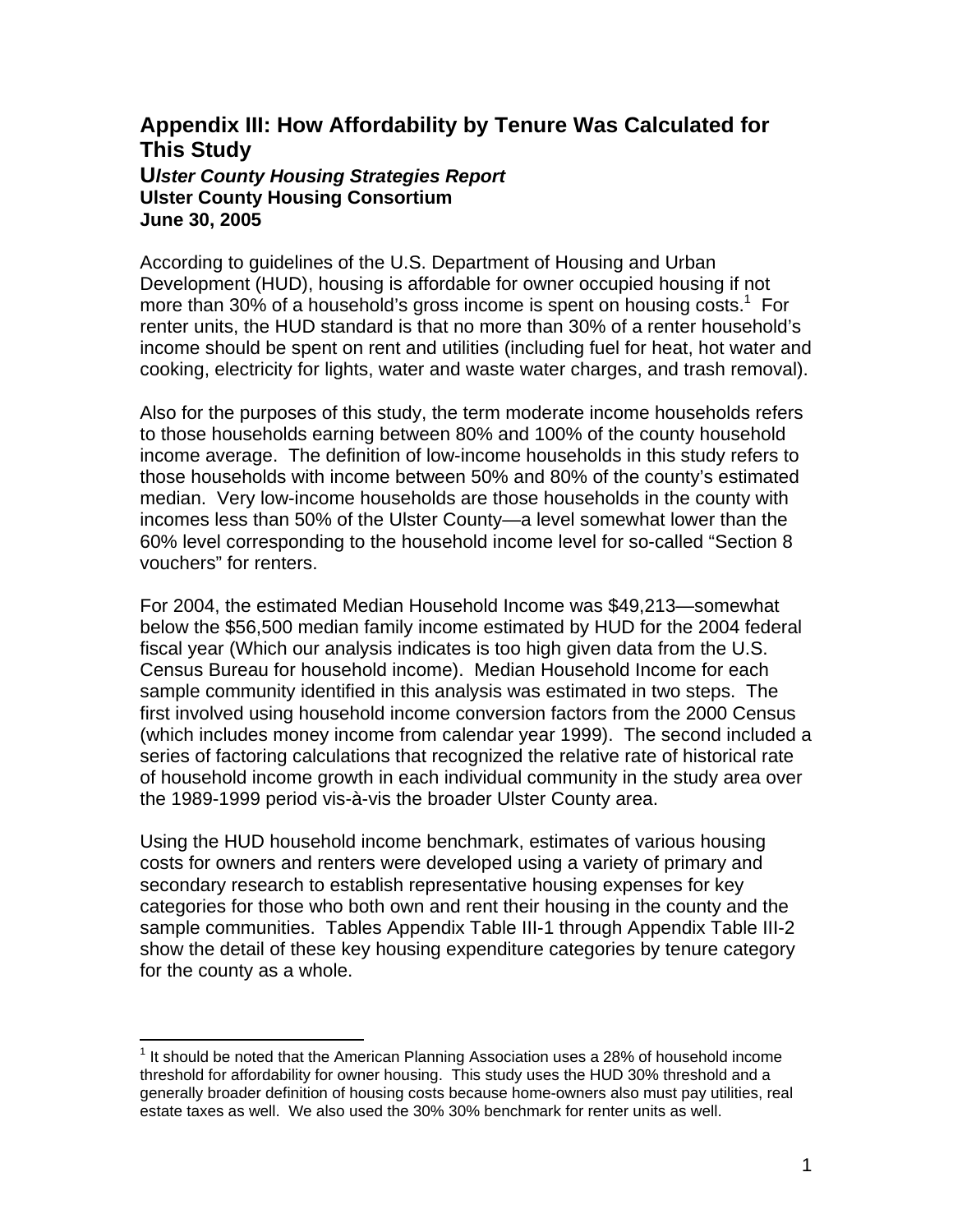For owners, these categories include expenditure items such as insurance and taxes, and including an estimated affordable mortgage payment amount (assuming a 5% down payment), assuming a 5.78% mortgage interest rate (for a 30-year, 5% down payment mortgage loan) as determined through a survey of lenders operating in the county during the Spring of 2005 period. This affordable mortgage payment calculation, net of other housing expenses listed above, was necessary to back-calculate the maximum affordable housing price amount by average household income class. This affordable housing price was then compared to the number of single family housing units sold at or below those calculated amounts in the county and for each sample community over the 1997- 2005 time frame in order to get an estimate of the sales profile of arms-length transactions for single family homes over the study period.

Data for owner units was calculated for the sample communities as well for this study. These data were used in the single family home sales analyses presented in Section II. **Overview of Recent Housing Price Trends in the County** of this study.

| <b>Ulster County</b><br>% of Median HH Income                             | Α<br>50%    | в<br>80%   | C<br>100%                                      | D<br>120%        |
|---------------------------------------------------------------------------|-------------|------------|------------------------------------------------|------------------|
| <b>Annual HH Income</b>                                                   | \$24,606    | \$39,370   | \$49,213                                       | \$59,055         |
|                                                                           | \$108       | \$123      |                                                |                  |
| <b>Monthly Utility Expense (Excluding Telephone)</b>                      | \$1,943     | \$3,158    | \$127<br>\$3,974                               | \$136<br>\$4,785 |
| <b>Monthly Income</b><br>% of Income for Payments                         | 30%         | 30%        | 30%                                            | 30%              |
|                                                                           |             |            |                                                |                  |
| <b>Affordable Payments</b>                                                | \$583       | \$947      | \$1,192                                        | \$1,436          |
| Insurance Rate (Per \$1,000 in Value in 2004)                             | \$4.41      | \$4.41     | \$4.41                                         | \$4.41           |
| <b>Insurance per Month</b>                                                | \$26        | \$43       | \$54                                           | \$64             |
| Tax Rate Per \$1,000 (2004)                                               | \$26.80     | \$26.80    | \$26.80                                        | \$26.80          |
| <b>Real Estate Taxes per Month</b>                                        | \$160       | \$259      | \$326                                          | \$391            |
| Affordable Mortgage                                                       | \$397       | \$645      | \$812                                          | \$980            |
| Mortgage Rate (December 2004 Average)                                     | 5.78%       | 5.78%      | 5.78%                                          | 5.78%            |
| Term (In Years)                                                           | 30          | 30         | 30                                             | 30               |
| Mortgage Value                                                            | \$67,859    | \$110,295  | \$138,807                                      | \$167,452        |
| <b>Downpayment Percent</b>                                                | 5.00%       | 5.00%      | 5.00%                                          | 5.00%            |
| Downpayment                                                               | \$3,572     | \$5,805    | \$7,306                                        | \$8,813          |
| Affordable Home Price (2004)                                              | \$71,431    | \$116,100  | \$146,112                                      | \$176,265        |
| <b>Estimated Median Prices of Home Sales (2004)</b>                       | \$190,000   | \$190,000  | \$190,000                                      | \$190,000        |
| <b>Affordable Housing Price Gap</b>                                       | (\$118,569) | (\$73,900) | (\$43,888)                                     | (\$13,735)       |
| Number of Arms Length Home Sales Priced Below the Affordable Level (2004) | 143         | 312        | 487                                            | 758              |
| <b>Percent of Total</b>                                                   | 8.3%        | 18.1%      | 28.2%                                          | 43.9%            |
| Number of Arms Length Home Sales Priced Above the Affordable Level (2004) | 1,584       | 1,415      | 1,240                                          | 969              |
| <b>Percent of Total</b>                                                   | 91.7%       | 81.9%      | 71.8%                                          | 56.1%            |
|                                                                           |             |            | Prepared By: Economic & Policy Resources, Inc. |                  |

## **Table Appendix III-1. Affordable Home Purchase Price by Selected 2004 Incomes**

For renters, a very similar reverse-calculation was undertaken, recognizing that renters spend significantly less (roughly one-fourth as much on utilities according to the Northeast U.S. Consumer Expenditure Survey for 2002-03 from the U.S.